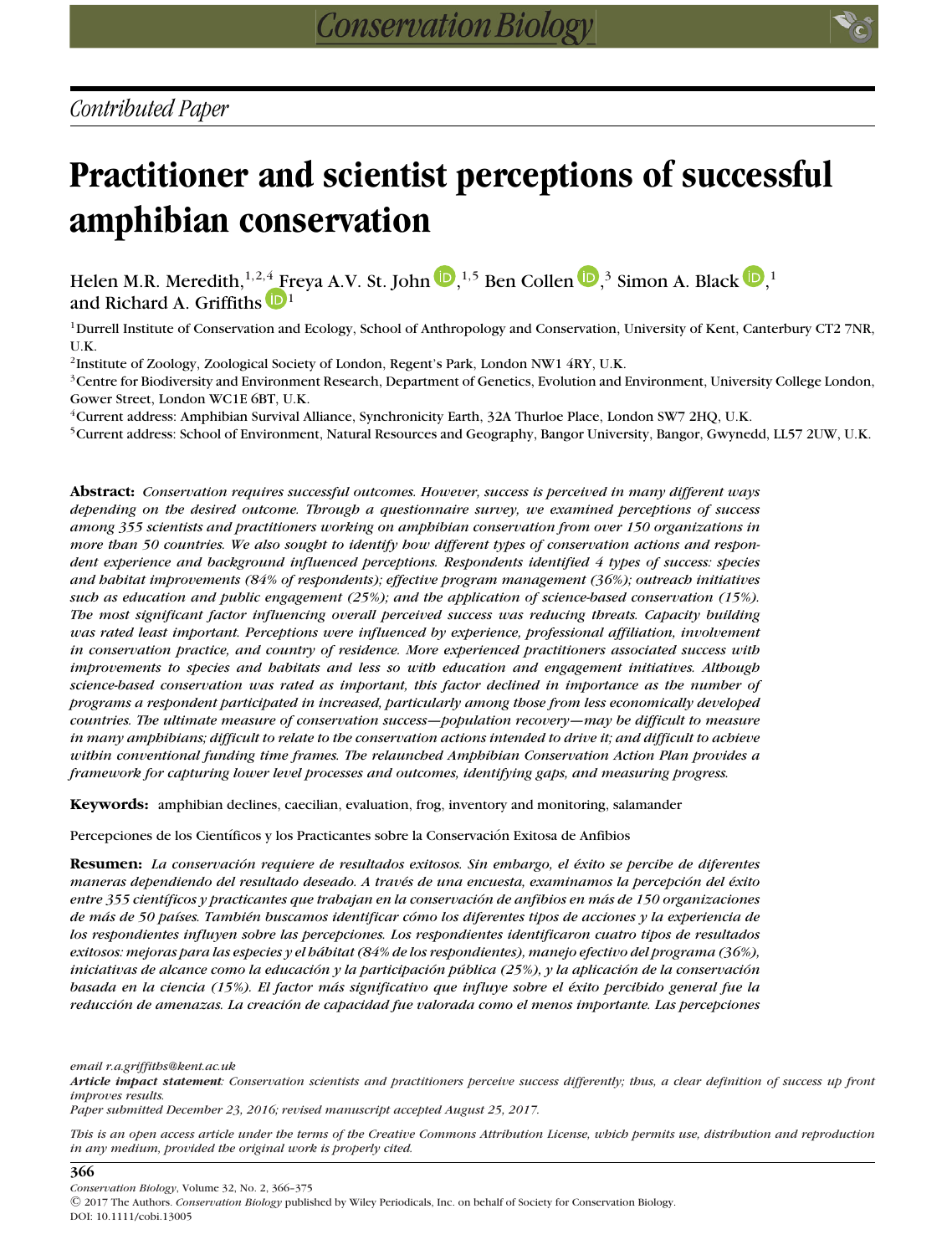*estuvieron influenciadas por la experiencia, la afiliacion profesional, la participaci ´ on en la pr ´ actica de la ´ conservacion, y el pa ´ ´ıs de residencia. Los practicantes con mayor experiencia asociaron mas al ´ ´exito con las mejoras para las especies y los habitats y menos con la educaci ´ on y las iniciativas de compromiso. Aunque ´ la conservacion basada en la ciencia estuvo valorada como importante, este factor declin ´ o en importancia ´ conforme el numero de programas en los que participaron los respondientes increment ´ o, particularmente ´ entre aquellos que viven en pa´ıses con menor desarrollo economico. La medida definitiva del ´ ´exito de la conservacion – la recuperaci ´ on de la poblaci ´ on – puede que sea dif ´ ´ıcil de medir en muchos anfibios; dif´ıcil de relacionar con las acciones de conservacion que pretenden conducirla; y dif ´ ´ıcil de conseguir dentro de los marcos convencionales de tiempo de financiamiento. El Plan de Accion de Conservaci ´ on de Anfibios lanzado ´ nuevamente proporciona un marco de trabajo para capturar resultados y procesos de niveles mas bajos, ´ identificar vacíos y medir el progreso.* 

Palabras Clave: Cecilia, declinación de anfibios, evaluación, inventario y monitoreo, rana, salamandra

## **Introduction**

Although the roots of conservation biology can be traced back over many decades, the field emerged as a scientific discipline over 30 years ago (Soulé 1985) and continues to evolve (Kareiva & Marvier 2012). Those aspects of conservation associated with success (hereafter perceptions of success) are also evolving, which leads to different views on what comprises success. Despite considerable global efforts to conserve biological diversity (Rands et al. 2010), conservation success is rarely defined, measured, and communicated (Saterson et al. 2004). The purpose of conservation may be framed in multiple ways that affect the measurement of success (Mace 2014). Uncertainty in defining success can confound efforts to assess the value and relative level of achievement of conservation projects, and in conservation the diversity of definitions of success (e.g., Kleiman et al. 2000; Young et al. 2014) can cause confusion in assigning goals, and vice versa.

Nature is increasingly valued in terms of ecosystem services that benefit people (Mace 2014), emphasizing conservation achievement alongside enhanced human well-being (Carpenter et al. 2009; Ostrom 2009; Kapos et al. 2010). Community-based conservation projects (as classified by Souto et al. [2014]) associate success with supportive social processes that encompass the needs, values, and awareness of local stakeholders and the general public (Clark & Wallace 1998; Mascia et al. 2003), such as development of sustainable livelihoods and improved welfare of local stakeholders (du Toit et al. 2004; Davies et al. 2014). This anthropocentric focus on measuring conservation success has been dubbed the "new conservation" and entails replacing species and habitat interventions with economic development and poverty reduction (Soulé 2013).

Conservation success relates to the impact of different conservation actions (Kapos et al., 2008, 2009, 2010). These include measures of process (e.g., species and site management, capacity building, political lobbying, financial indicators, resource utilization, milestones, research, learning by local communities, and operational capability) and measures of purpose-related outcome (e.g., population recovery, recovered habitats, sustained support in local communities, legal statutes, sustained human benefits, and poverty alleviation). If these are not aligned, then an organization might, for example, achieve research goals at the expense of local support or to the detriment of nontarget species. Alternatively, the program may operate smoothly, yet fail to deliver its desired outcomes, as observed in many instances (Kleiman et al. 2000; Black & Groombridge 2010; Black et al. 2011; Martin et al. 2012).

We explored the perceptions of success held by amphibian conservation scientists and practitioners. Our aim was to investigate the range of views on the nature of success and the factors that may influence different perceptions. Amphibians are a large and widespread group in significant decline (Stuart et al., 2004, 2008). They are also the subject of concerted and long-term conservation efforts (e.g., Griffiths & Pavajeau 2008; Smith & Sutherland 2014; Young et al. 2014), and there is a substantial group of practitioners and scientists focusing on their conservation (AArk 2016; ASA 2016; ASG 2016).

## **Methods**

#### **Data Collection**

We interviewed 5 key informants engaged in a range of amphibian conservation activities at the 2012 Amphibian Conservation Research Symposium. Subsequently, we developed a pilot questionnaire based on these interviews and disseminated it among delegates of the 15th African Amphibian Working Group meeting in 2012. Pilot data informed the revision and improvement of the questions included in the final questionnaire. Hard copies of the questionnaire (Supporting Information) were distributed to respondents at the 7th World Congress of Herpetology (7WCH; August 2012). An identical questionnaire was disseminated to the IUCN SSC Amphibian Specialist Group online [\(www.surveymonkey.com;](http://www.surveymonkey.com) available August 2012–February 2013). We used a targeted sampling strategy to select potential respondents with relevant expertise and encouraged chain-referral sampling (Newing 2011) to maximize sample size and breadth of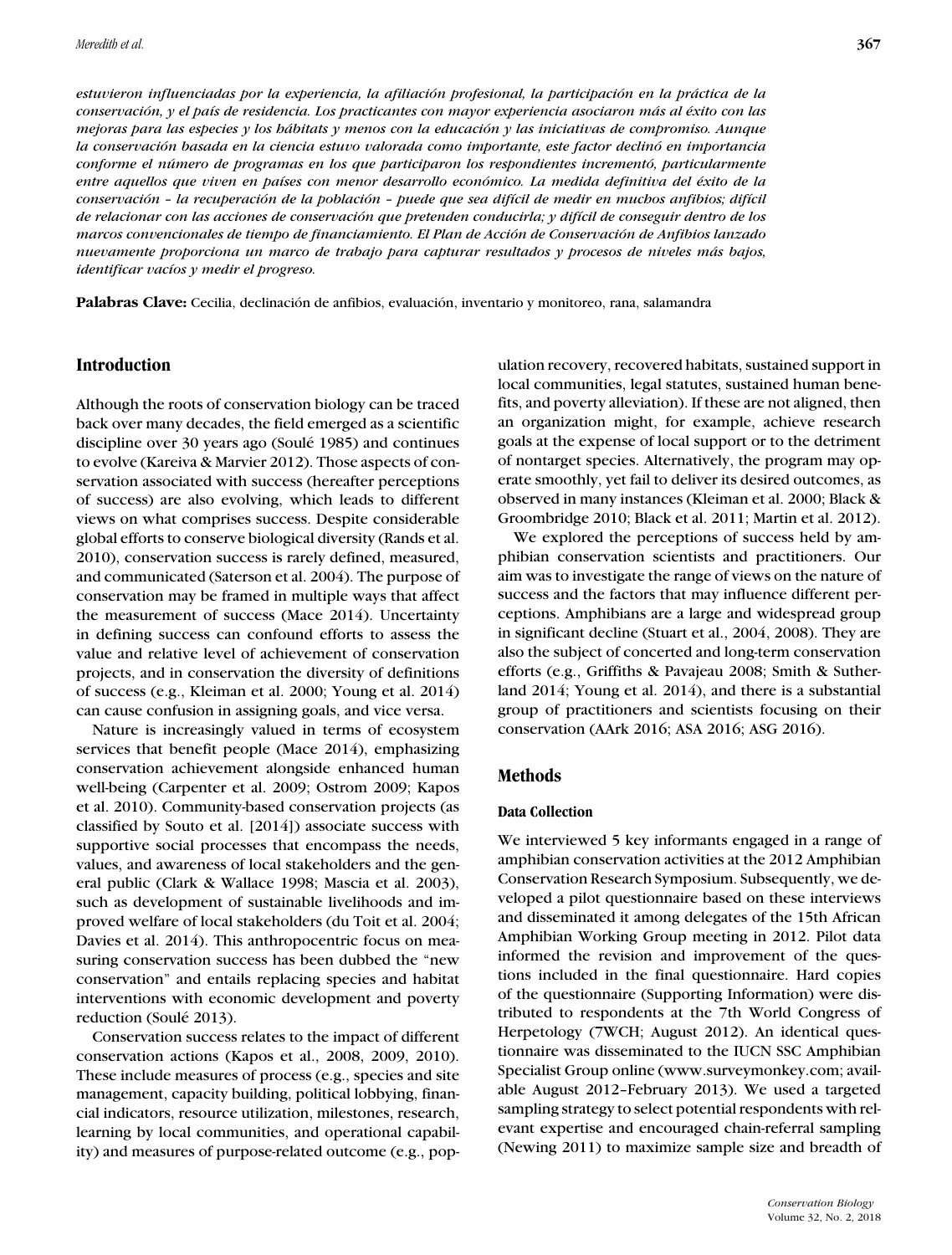| Components of conservation success                                                                                                                                                      | Popularity (%) | Mean score (SE)* |
|-----------------------------------------------------------------------------------------------------------------------------------------------------------------------------------------|----------------|------------------|
| Species and site management: reducing known threats to improve the<br>response of conservation target species to conservation interventions                                             | 84             | 4.70(0.04)       |
| Research: applying appropriate research results to conservation practice                                                                                                                | 53             | 4.51(0.05)       |
| Sustainable resource use: promoting sustainable resource use and minimizing<br>damaging practices by relevant stakeholders                                                              | 47             | 4.26(0.06)       |
| Education and awareness: increasing support for the conservation of a species<br>among appropriate target audience through a communication, education,<br>and public-awareness strategy | 46             | 4.30(0.06)       |
| Government policy: implementing relevant policies or promoting legislation<br>relevant to conservation aims                                                                             | 38             | 4.18(0.06)       |
| Capacity building: increasing the quality and/or quantity of conservation<br>action(s) through appropriate capacity building (training of project staff)                                | 32             | 4.09(0.07)       |

| Table 1. Statements of conservation success ordered by the percentage of respondents choosing the statement as one of their top 3 that best describe |
|------------------------------------------------------------------------------------------------------------------------------------------------------|
| success (popularity).                                                                                                                                |

∗*Mean scores of importance are out of a maximum of 5 from 1, not important in describing conservation success, to 5, highly important in describing conservation success (n* = *245).*

respondents. Respondents were asked to provide details relating to 5 explanatory variables: their institution type; country of residence; whether they identified themselves as a conservation practitioner; whether or not they also conducted research; number of years of experience in conservation science or practice or both science and practice; and number of ongoing conservation programs (see Supporting Information for all definitions).

### **Measuring Perceptions of Success**

We initially asked respondents: "How do you perceive 'success' in a conservation programme?" (hereafter openended question [question 12; Supporting Information]). We subsequently coded answers to permit quantitative assessment (Newing 2011). Using a 5-point ordinal scale (1, not important, to 5, highly important; 0, not applicable), respondents then scored a series of statements describing aspects of perceived success in conservation (hereafter components [question 15; Supporting Information]) (Table 1). These are categorized in Kapos et al. (2008, 2009, 2010) as species and site management, sustainable resource use, education and awareness, capacity building, research, and government policy. From the same list, respondents then picked their top 3 statements, thus providing a measure of popularity. Permission to conduct this study was granted through ethical reviews from the 7WCH and the University of Kent.

#### **Data Analyses**

We analyzed data with R version 2.14.2 (R Core Team 2012), and all analyses preserved the anonymity of respondents. Answers to the open-ended question were coded by dividing each full answer into a series of segments that noted discrete aspects of success (hereafter points). Each point was coded according to a defined list assembled after data collection (Newing 2011), and codes were allocated between 4 major categories: species and

habitat points described direct improvements in species populations or habitats resulting from in situ or ex situ conservation interventions; program-management points related to general program structure, management, and strategy; education and engagement points included public education and awareness activities and fostering local community or stakeholder support and involvement; and research and evaluation points addressed species and habitat-related scientific research needs or the evaluation of program outcomes.

The proportion of points made by each respondent in each category was calculated by dividing the number of points in a category by the total number of points made across all categories. The proportion of responses for each of the 4 main categories was modeled separately as a function of 5 discrete explanatory variables: institution (academic or nonacademic); country (less economically developed countries [LEDCs] or more economically developed countries [MEDCs] [IMF 2014]); conservation practitioner (involved in practical conservation activities: yes or no); experience (in years, encompassing conservation science or practice); and conservation programs (number ongoing). We modeled each variable and all 2 way interactions with generalized linear models (GLMs) with binomial error structure. A quasi-binomial error distribution was employed when models were overdispersed (Crawley 2007). Starting with 2-way interactions, models were simplified by removing the least significant factor. The resulting model was compared to the previous one with an *F* test (quasi-binomial) or chi-square test (binomial) before factor deletion. If the variance explained by the model before and after removal was significantly different, the interaction or variable was retained (Crawley 2007). The final model was accepted when only significant factors remained.

We analyzed importance scores given by respondents (0–5 scale) with GLM to investigate the perceptions of different components, namely, sustainable resource use, education and awareness; capacity building, research,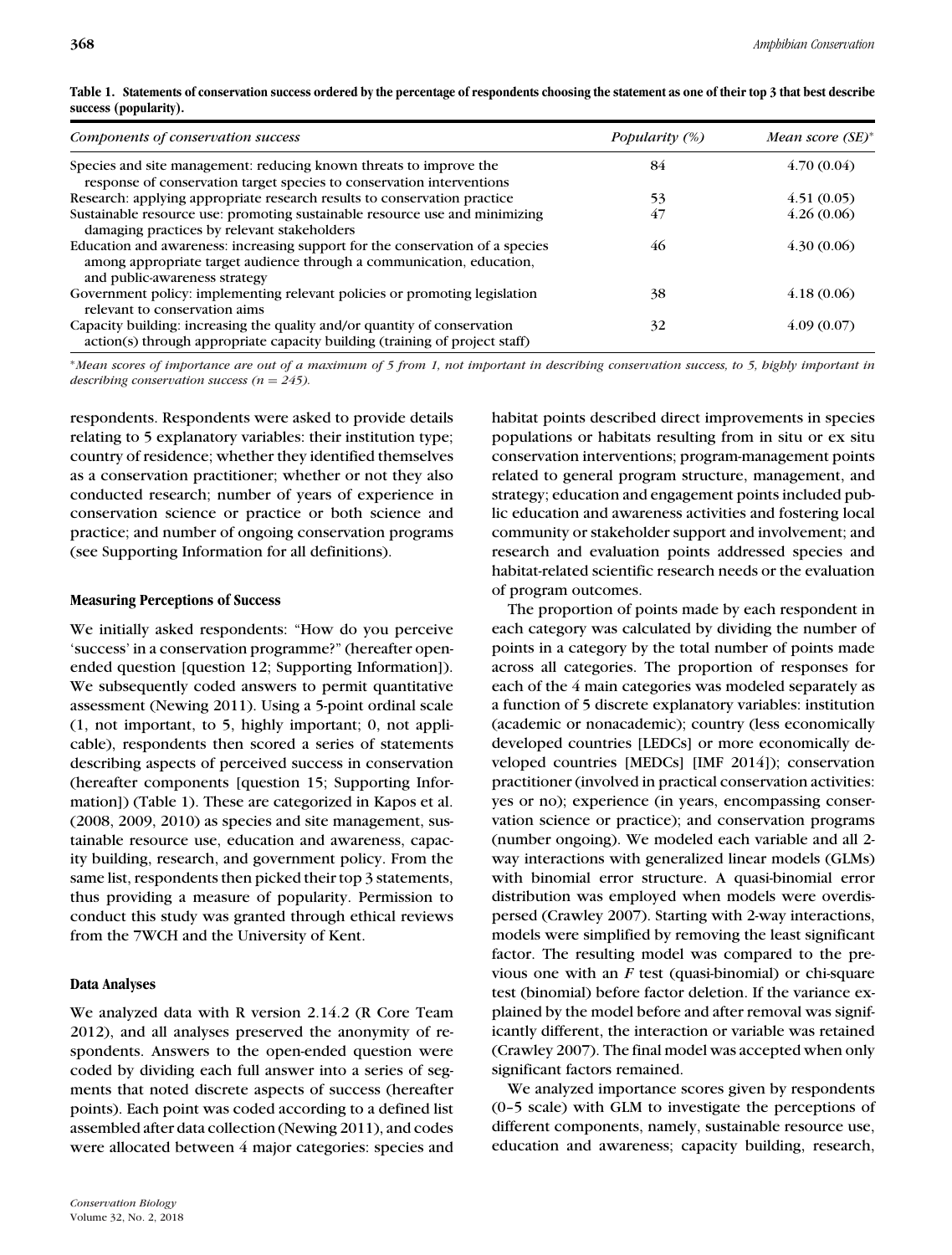and government policy (derived from Kapos et al. 2010). Per statement, each score was converted to a proportion of the maximum score (i.e., 5) with the initial model structure and simplification as above. We did not include the species and site management statement in this analysis because known threats could subsume aspects of the other components (e.g., unsustainable resource use could constitute a threat requiring management). For all analyses, effect sizes for explanatory variables of interest are presented in addition to their significance values. Effect sizes were calculated using Nagelkerke's pseudo  $R^2$  (Nagelkerke 1991) and are interpreted according to Cohen's (1988) rule of thumb (0.1, small; 0.3, medium; 0.5, large).

### **Results**

#### **Questionnaire Responses**

The questionnaire was answered by 355 respondents: 96 completed a paper questionnaire and 259 completed an online questionnaire. The 7WCH sample had a higher proportion of respondents from academic institutions (7WCH 60%; online 51%), and the online questionnaire attracted a greater proportion of respondents from LEDC countries (7WCH 11%; online 30%). Overall, the questionnaire was answered by 89 LEDC-based respondents and 265 MEDC-based respondents (one respondent did not report country of residence) across 55 countries and 167 organizations. The online questionnaire attracted proportionally more conservation practitioners (7WCH 38%; online 44%). Median years of experience were similar across the 2 samples: 6.5 years for 7WCH respondents (interquartile range [IQR],  $4-19$ ;  $n = 96$ ) and 10 years for the online questionnaire (IQR 6-20;  $n = 259$ ). The median number of conservation programs per respondent was one for both the 7WCH (IQR 0-3;  $n = 96$ ) and online sample (IQR 0–2; range = 0–15;  $n = 259$ ). The 2 sets of questionnaires were analyzed as a single sample to ensure the largest possible range of respondents.

## **Perceptions of Success**

The number of discrete points describing success in amphibian conservation ranged from 1 to 9 per respondent; 242 respondents assigned a total of 579 points. Responses described 19 different types of success covering both process and outcome measures (details given in Supporting Information) allocated among 4 categories: species and habitat (84%); program management (35%); education and engagement (24%); and research and evaluation (14%).

The majority of species and habitat points (96%; 349 points from 203 respondents) referred to in situ species conservation improvements (e.g., population numbers,

persistence, security, genetic diversity, and health) and their habitats (e.g., condition, size, connectivity, and protection). The remaining 4% described ex situ conservation measures, whereby assurance colonies of species are maintained in captivity, especially in cases where in situ threats cannot currently be mitigated. Seventysix percent of program management points (113 points from 85 respondents) referred to considerations such as long-term funding, multistakeholder approaches, clear strategic planning, an adaptive-learning program framework, and effective personnel management, all of which relate to process. The remaining 24% of program management points asserted that success equals the achievement of predetermined program goals. Education and engagement points (77 points from 59 respondents) described public education and awareness initiatives (57%) or the development of local support, sustainable livelihoods, and local community or stakeholder involvement (43%). Research and evaluation points (40 points from 35 respondents) mentioned scientific research on species and habitat as being crucial to successful conservation (63%), as well as the evaluation of program outcomes through appropriate monitoring (37%).

Across the statements, the mean importance score out of 5 varied little (4.09–4.70) and mirrored the trend in the proportion of respondents selecting statements as being among their top 3, which exhibited a wider range. Species and site management was the most popular statement (84% of respondents chose among top 3 statements), and capacity building was the least popular (32%).

#### **Predictors and Components of Success**

Conservation practitioners believed species and habitat improvements to be proportionally less significant in defining conservation success than nonpractitioners. A significant interaction between the explanatory variables of conservation practitioner and experience (GLM:  $t =$ 2.0, SE 0.02,  $p = 0.05$ , df = 241,  $R^2 = 0.023$ ) suggested that more experienced conservation practitioners believed factors relating to species and habitat were more important than less experienced practitioners (Fig. 1), although the effect size of this interaction was small. Conservation practitioners also considered education and engagement more important in defining conservation success than nonpractitioners. A significant interaction between the explanatory variables of conservation practitioner and experience and the importance of education and engagement in defining success (GLM:  $t = -2.0$ , SE 0.03,  $p = 0.04$ , df = 241,  $R^2 = 0.026$ ) suggested a declining importance attributed to education and engagement by practitioners as experience increased (Fig. 1), but again the effect size for the interaction was small. In both cases (species and habitat and education and engagement), the perceptions of nonpractitioners altered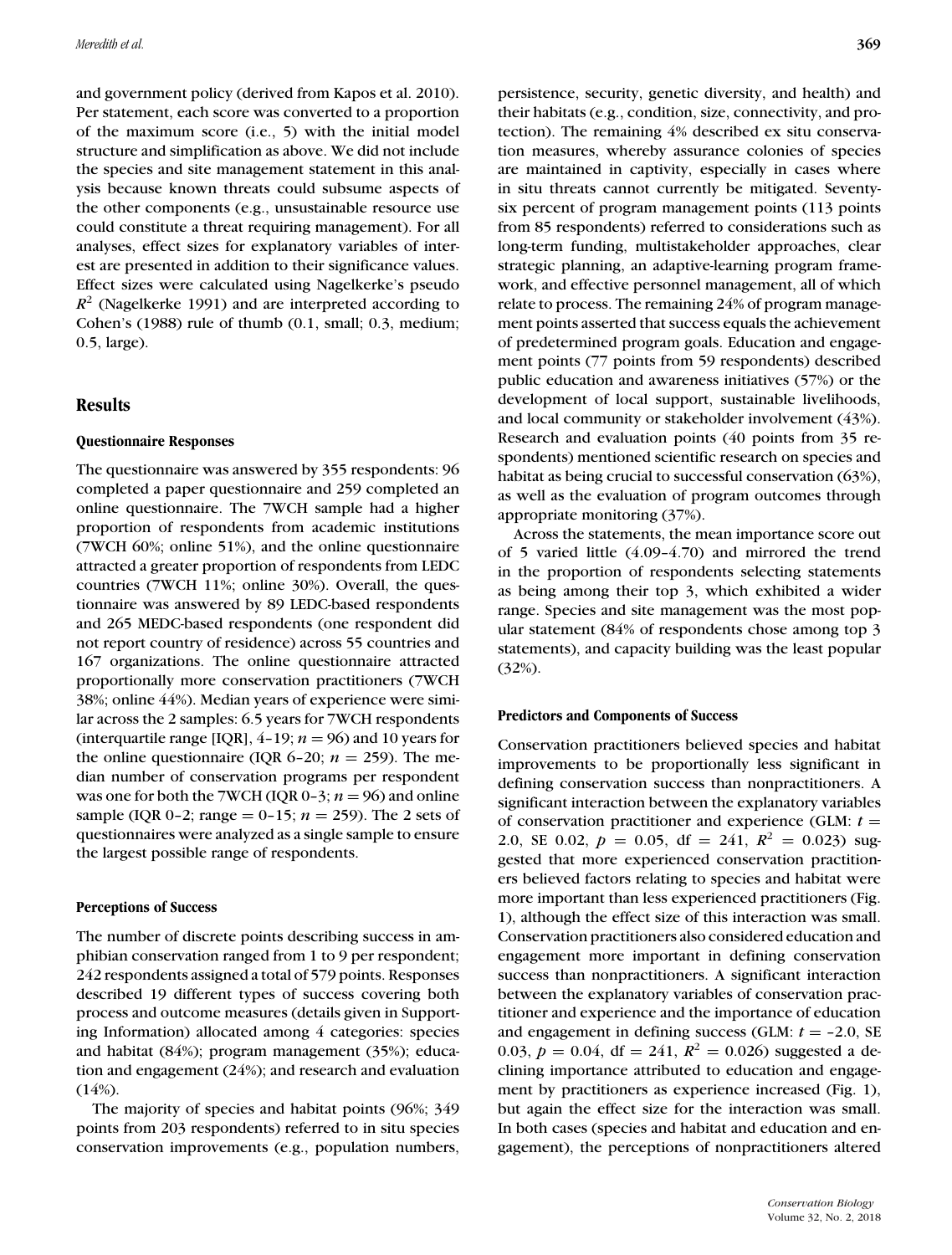

little with experience (Fig. 1). The proportion of points relating to research and evaluation was low. However, academic respondents involved in multiple conservation programs assigned a greater proportion of points relating to research and evaluation than those based at nonacademic institutions. The importance of this category increased with the number of conservation programs for individuals from academic institutions but decreased to zero for respondents based at nonacademic institutions  $(GLM: z = -2.0, SE 0.02, p = 0.043, df = 241, R<sup>2</sup> = 0.056)$ (Fig. 1). No significant relationships were found between any of the interactions or discrete explanatory variables and the proportion of program management points made by respondents.

Scores for components associated with investing in the human aspects of a conservation program (sustainable resource use, education and awareness, and capacity building; i.e., the components most analogous to the category education and engagement) were negatively related to years of experience across all respondents: sustainable resource use (GLM: *t* = –3.9, SE 0.008, *p* = *<*0.001,  $df = 234$ ,  $R^2 = 0.103$ ); education and awareness (GLM:  $t = -3.1$ , SE 0.008,  $p = 0.002$ , df = 234,  $R^2 = 0.068$ ); and capacity building (GLM:  $t = -2.3$ , SE 0.008,  $p =$ 0.02, df = 234,  $R^2$  = 0.038 (Fig. 2). In each case, the effect size of experience on response scores was small. For research, a significant interaction was found between

*Figure 1. The relationship between types of conservation success ([a] species and habitat, [b] education and engagement, and [c] research and evaluation) noted by respondents (n* = *242) and the explanatory variables of (a, b) extent of respondent experience in amphibian research and conservation practice (solid circles and lines, conservation practitioners; open circles, dashed lines, nonpractitioner) and (c) number of respondent's ongoing conservation programs. Fitted lines are model predictions of the change in the response variable (y-axis) when all explanatory variables (x-axis) in the final simplified models are held at their mean values.*

country and conservation programs; the importance of research declined as the number of conservation programs per person increased and this decline was particularly pronounced for those from LEDC (GLM:  $t = 2.5$ , SE 0.11,  $p = 0.02$ , df = 234,  $R^2 = 0.046$  (Fig. 2). Governmentpolicy scores were associated with a significant interaction between institution and conservation programs  $(t =$ 2.2, SE 0.08,  $p = 0.03$ , df = 234,  $r^2 = 0.034$ ). As the number of programs increased, scores increased for respondents from nonacademic institutions but declined for those from academic institutions (Fig. 2).

## **Discussion**

#### **Perceptions of Success**

Our results indicated a diversity of perceptions of success that were influenced by factors concerning the respondent's background. Previous researchers have similarly recognized that conservation success comes in different forms (Brooks et al. 2006; Waylen et al. 2010), at different spatial scales (Sodhi et al. 2011), and at different organizational levels (Mace et al. 2007). The achievement of in situ improvements in the status of species and habitats is overwhelmingly perceived as central to success in amphibian conservation. Ex situ conservation actions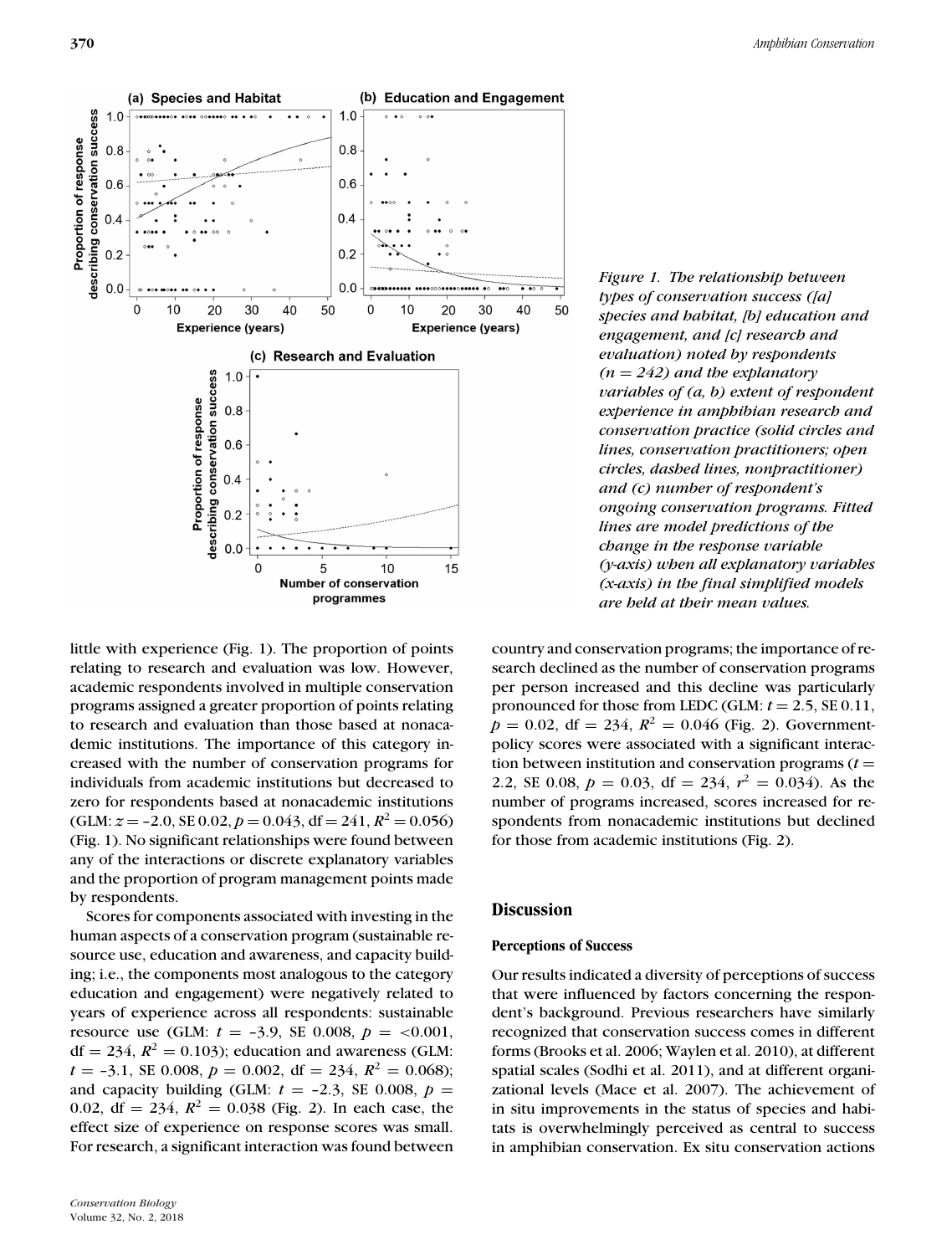

*Figure 2. The relationship between respondent scores of importance for components of conservation success (5, highly important; 1, not important; NA, not applicable; n* = *235) and (a, b, c) extent of respondent experience in amphibian research and conservation practice and (d, e) number of respondent's ongoing conservation programs (see Table 1 for descriptions of components): (a) sustainable resource use, (b) education and awareness, (c) capacity building, (d) research (open circles, dashed line, less economically developed countries; crosses, solid line, more economically developed countries); and (e) government policy (open circles, dashed line, nonacademic; crosses, solid line, academic). Fitted lines are model predictions of the change in the response variable (y-axis) when all explanatory variables (x-axis) in the final simplified models are held at their mean values.*

are advocated for amphibians when threat mitigation is impossible (Zippel et al. 2011), although they may not be suitable for all species (Tapley et al. 2015). Although ex situ measures can be crucial to averting extinctions (e.g., Lee et al. 2006), they may not be associated with longterm success unless populations are restored to the wild.

Program management definitions of perceived success were related to effective organization of financial and human resources and the achievement of prestated goals. The sustained mobilization of financial and technical resources (McCarthy et al. 2012), effective leadership (Williams et al. 2007; Black et al. 2011; Walls et al. 2017), and the use of adaptive management and organizational learning (Clark 1996) are all associated with success, particularly as conservation programs become more interdisciplinary (Black & Copsey 2014; Pooley et al. 2014). Black and Groombridge (2010) investigated organizational measures of success in business management and adapted them to conservation projects. The implementation strategy of a conservation program is as crucial to its operational success as any of its component actions (Knight 2006).

Education and engagement can unite conservation with improvements in human welfare and livelihoods (Davies et al. 2014; Souto et al. 2014). In our sample, outreach initiatives were only mentioned by 25% of respondents when defining conservation success. Although education and awareness initiatives have been employed, historically, amphibian conservation has not been linked to development projects that encompass livelihood provisions. However, this situation is changing (e.g., Bride et al. 2008; Lin et al. 2008) and is partly driven by donors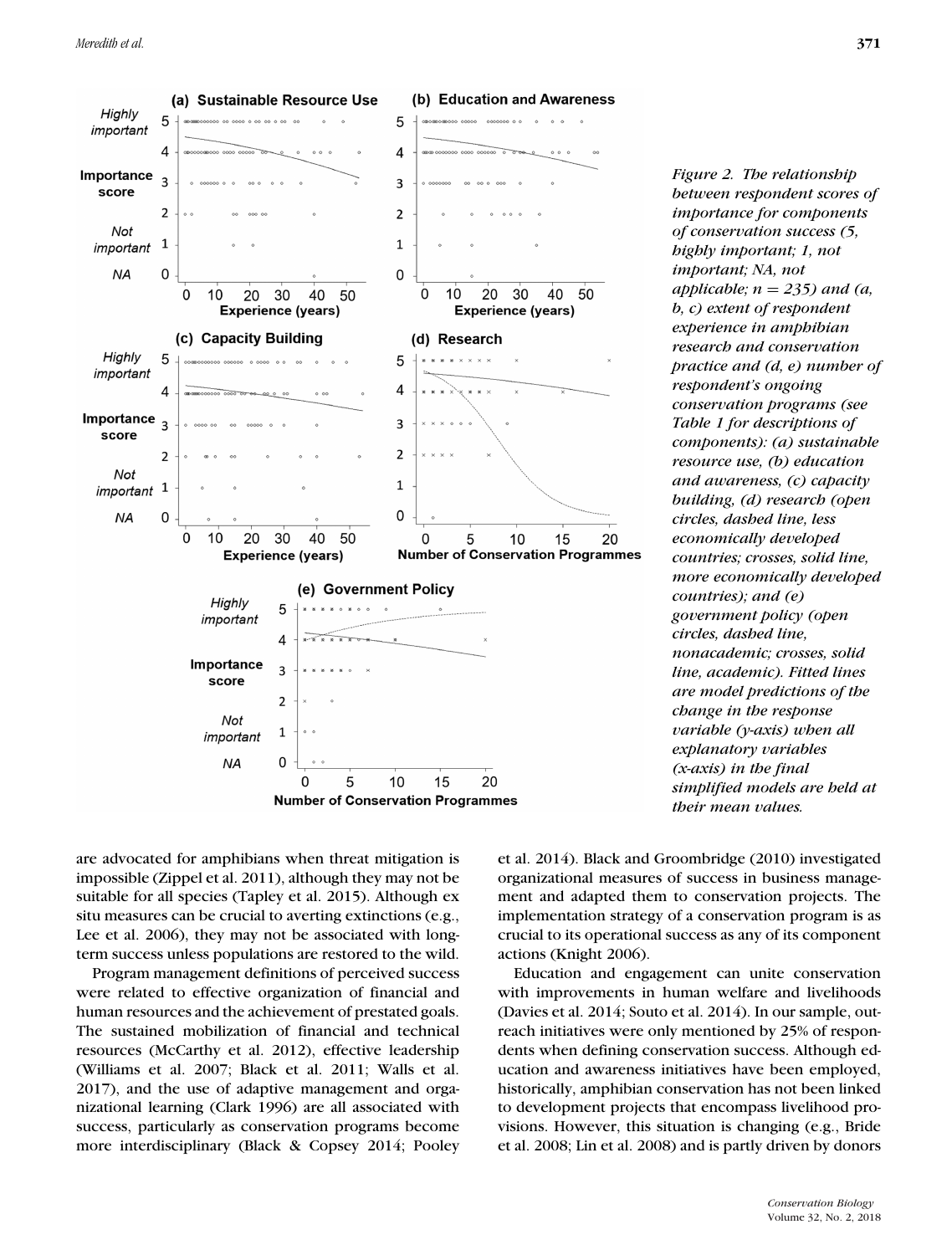increasingly supporting projects that also benefit people (e.g., Cunningham & King 2013). Consequently, outreach initiatives that benefit people are likely to become important outcome measures for future conservation interventions (Fisher et al. 2009).

Research and evaluation was related to success in terms of science-based conservation practice. Improving the impact of conservation has been linked to the promotion of evidence-based decision making (Pullin & Knight 2001; Sutherland et al. 2004) and the regular evaluation of outcomes (Bottrill & Pressey 2012). Although not frequently mentioned, research and evaluation is instrumental in achieving verifiable improvements in species and habitats. Furthermore, when rated against other components of a conservation program, research was second only to species and site management, indicating that it is of key concern in amphibian conservation (Table 1). The effects of conservation interventions can extend beyond projectfunding time scales (Kapos et al. 2008). The evaluation of short-term and intermediate-level success criteria may enable a project to progress stepwise toward long-term impacts (Margoluis & Salafsky 1998; Margoluis et al. 2009; Martin et al. 2012). Additionally, measures of success may require ongoing negotiation between stakeholders, rather than be prescribed ex ante by external organizations (Sayer & Wells 2004).

#### **Predictors and Components of Success**

Experience was a key predictor of perceptions of success in both academic and practitioner groups. More experienced practitioners tended to place greater emphasis on species and habitat improvements; less experienced practitioners tended to place more emphasis on outreach initiatives such as public education and engagement. Corresponding perceptions of nonpractitioners altered little with increased experience. Experience also influenced the importance attributed to human components of conservation. There was a trend for scores for education and awareness, sustainable resource use, and capacity building to be negatively associated with experience. More experienced practitioners may regard true success in terms of the traditional goal of effective management of species and habitats (Murphy 1990). Professional experience is often linked to career progression. This may draw perceptions of success away from program components and toward wider organizational goals or aspirations. Likewise, success from the ecosystem viewpoint can be displaced by internal priorities or self-interest or disciplinary bias (Newing 2010; Sandbrook et al. 2011).

Although regarded as important, capacity building appeared to be the least popular component of success among our sample and was mentioned by only 1 respondent in the open-answer question. However, it is increasingly emphasized globally as a key concern in promoting biodiversity conservation, for example in the Convention on Biological Diversity Aichi Biodiversity Targets under strategic goal E (CBD 2014). Capacity building can be achieved partly by bringing together local and international conservation practitioners and researchers, which helps strengthen local agencies to set and enact the conservation agenda (Knight & Cowling 2006; Smith et al. 2009). Capacity building may be seen currently (by practitioners and academics alike) as a wider organizational objective rather than as a project-specific goal. If funding bodies set expectations that capacity building is achieved as part of a sustainable future for continued conservation achievement, it can become a key outcome and therefore a requirement within project design.

Research and evaluation was valued more by academics than practitioners, particularly for those involved in multiple programs. In academic institutions, career progression depends substantially on publishing (Sutherland et al. 2011), and this may explain the greater emphasis on research. Although it varies among organizations, publishing may be less of a priority for practitioners (Arlettaz et al. 2010). Respondents from LEDCs who were involved with more programs placed less emphasis on the importance of research. Wealthier countries view evidence-based decision making as fundamental to success, whereas less-wealthy countries may prioritize other actions out of socioeconomic need (Karlsson et al. 2007; Sunderland et al. 2009). Finally, importance scores for government policy were positively related to involvement in multiple programs for practitioners. For academics, the relationship was slightly negative. Effective policy and legislation are germane to the attainment of many conservation objectives (Rands et al. 2010; Phillis et al. 2013) and are important indicators of changes within a local or national conservation context, but they may be a low priority for academics (Arlettaz et al. 2010).

#### **Defining Success**

Success is a value interpretation (Büscher 2014) shaped by worldviews (Jones 2012), which may be influenced by personal experiences, geographic location, and training. Clearly, understanding the determinants of success requires an assessment of both processes and outcomes, which are both measureable. The most fundamental outcome in conservation is recovery of the species, measured by population assessment. Indeed, measuring population recovery is the ultimate indication that other lower level outcomes have been achieved, such as mitigation of threats and restoration of habitat. Nevertheless, lower level processes and outcomes may require their own measureable indicators as checks and balances that programs are on track. For small, cryptic, and often highly seasonal species that display natural population fluctuations, determining population recovery can be difficult and take a long time (Keith et al. 2015). For amphibians which have undergone rapid, catastrophic declines in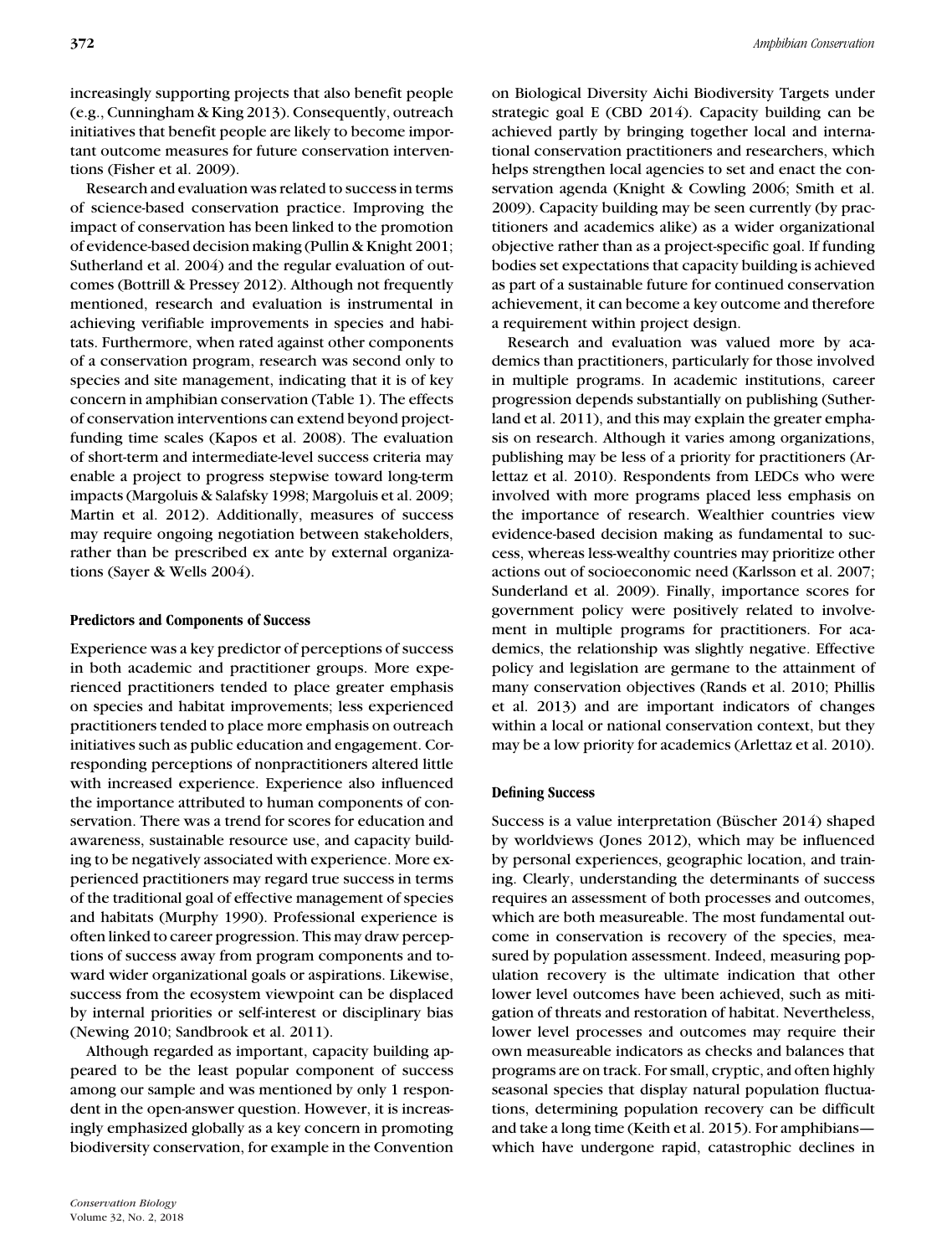some species and some regions—there may not be the time or resources to measure population recovery, and lower level, interim measures of success may be needed to monitor progress. Likewise, some of the processes such as education and capacity building—may be inherently difficult to measure in terms of their outcomes. Establishing that education has worked and that capacity has been built does not necessarily translate into the behavior changes that may be needed to achieve threat mitigation and ultimately population recovery. Failure to see concrete evidence of these processes leading to positive outcomes may explain the perception of their low importance, particularly among more experienced conservationists. Coupled with the issue that amphibians are often overshadowed by mammals and birds when it comes to conservation campaigning, perhaps it is not surprising that the amphibian conservation community seems to be skeptical about the importance of capacity building. Equally, the fact that much conservation research fails to inform conservation practice may feed perceptions that research is not a major factor in driving success (Griffiths & Dos Santos 2012).

In amphibian conservation, there is a mismatch between the urgency for action and the time needed to implement well-designed programs. Such programs require actions that tackle both the environmental and social drivers of declines and that identify measures of success. Consequently, amphibian conservation programs frequently focus on relatively low-risk components that can be reasonably achieved within the time frame of a short-term grant. The Amphibian Conservation Action Plan (Wren et al. 2015) provides the framework for joining up these components, identifying the gaps, and monitoring progress.

## **Acknowledgments**

This research was undertaken while H.M. was supported by a NERC CASE studentship. We thank the many respondents who completed the pilot and final questionnaires; G. Garcia and S. Durant for initial discussions on amphibian conservation to frame the research; B. Godsall for advice on statistics; and 2 anonymous referees for helpful comments.

## **Supporting Information**

The questionnaire (Appendix S1) and details of the explanatory variables (Appendix S2) are available online. The authors are solely responsible for the content and functionality of these materials. Queries (other than absence of the material) should be directed to the corresponding author.

Supporting Information

#### **Literature Cited**

- AArk. 2016. Amphibian ark. Available from [http://www.amphibianark.](http://www.amphibianark.org/) [org/](http://www.amphibianark.org/) (accessed December 2016).
- Arlettaz RM, Schaub M, Fournier J, Reichlin TS, Sierro A, Watson JEM, Braunisch V. 2010. From publications to public actions: when conservation biologists bridge the gap between research and implementation. BioScience **60:**835–842.
- ASA (Amphibian Survival Alliance). 2016. Amphibian Survival Alliance: our story. ASA, London. Available from [http://www.amphibians.](http://www.amphibians.org/about/our-story/) [org/about/our-story/](http://www.amphibians.org/about/our-story/) (accessed December 2016).
- ASG (Amphibian Specialist Group). 2016. IUCN SSC Amphibian Specialist Group. International Union for the Conservation of Nature, Gland, Switzerland. Available from [http://www.amphibians.](http://www.amphibians.org/asg/) [org/asg/](http://www.amphibians.org/asg/) (accessed December 2016).
- Black SA, Copsey JA. 2014. Purpose, process, knowledge, and dignity in interdisciplinary projects. Conservation Biology **28:**1139–1141.
- Black SA, Groombridge JJ. 2010. Use of a business excellence model to improve conservation programs. Conservation Biology **24:**1448– 1458.
- Black SA, Groombridge JJ, Jones CG. 2011. Leadership and conservation effectiveness: finding a better way to lead. Conservation Letters **4:**329–339.
- Bottrill MC, Pressey RL. 2012. The effectiveness and evaluation of conservation planning. Conservation Letters **5:**407–420.
- Bride IG, Griffiths RA, Meléndez-Herrada A, Mckay JE. 2008. Flying an amphibian flagship: conservation of the Axolotl *Ambystoma mexicanum* through nature tourism at Lake Xochimilco, Mexico. International Zoo Yearbook **42:**116–124.
- Brooks JS, Franzen MA, Holmes CM, Grote MN, Mulder MB. 2006. Testing hypotheses for the success of different conservation strategies. Conservation Biology **20:**1528–1538.
- Büscher B. 2014. Selling success: constructing value in conservation and development. World Development **57:**79–90.
- Carpenter SR, et al. 2009. Science for managing ecosystem services: beyond the Millennium Ecosystem Assessment. Proceedings of the National Academy of Sciences of the United States of America **106:**1305–1312.
- CBD (Convention on Biological Diversity). 2014. Aichi biodiversity targets. CBD, Montreal. Available from<http://www.cbd.int/sp/targets/> (accessed December 2014).
- Clark T. 1996. Learning as a strategy for improving endangered species conservation. Endangered Species Update **13:**5–6, 22–23.
- Clark TW, Wallace RL. 1998. Understanding the human factor in endangered species recovery: an introduction to human social process. Endangered Species Update **15:**2–9.
- Cohen J. 1988. Statistical power analysis for the behavioral sciences. 2nd edition. Erlbaum, Hillsdale, New Jersey.
- Crawley M. 2007. The R book. John Wiley, New York.
- Cunningham S, King L. 2013. Comment on "Evaluating indices of conservation success: a comparative analysis of outcome- and outputbased indices." Animal Conservation **16:**137–138.
- Davies TE, Fazey IRA, Cresswell W, Pettorelli N. 2014. Missing the trees for the wood: why we are failing to see success in pro-poor conservation. Animal Conservation **17:**303–312.
- du Toit JT, Walker BH, Campbell BM. 2004. Conserving tropical nature: current challenges for ecologists. Trends in Ecology & Evolution **19:**12–17.
- Fisher B, Bolt K, Bradbury R, Gardner T, Green J, Hole D, Naido R. 2009. Two cultures of conservation. Conservation Biology **23:**1069–1071.
- Griffiths RA, Dos Santos M. 2012. Trends in conservation biology: progress or procrastination in a new millennium? Biological Conservation **153:**153–158.
- Griffiths RA, Pavajeau L. 2008. Captive breeding, reintroduction, and the conservation of amphibians. Conservation Biology **22:**852–861.
- IMF (International Monetary Fund). 2014. World economic outlook recovery strengthens, remains uneven. IMF, Washington, D.C.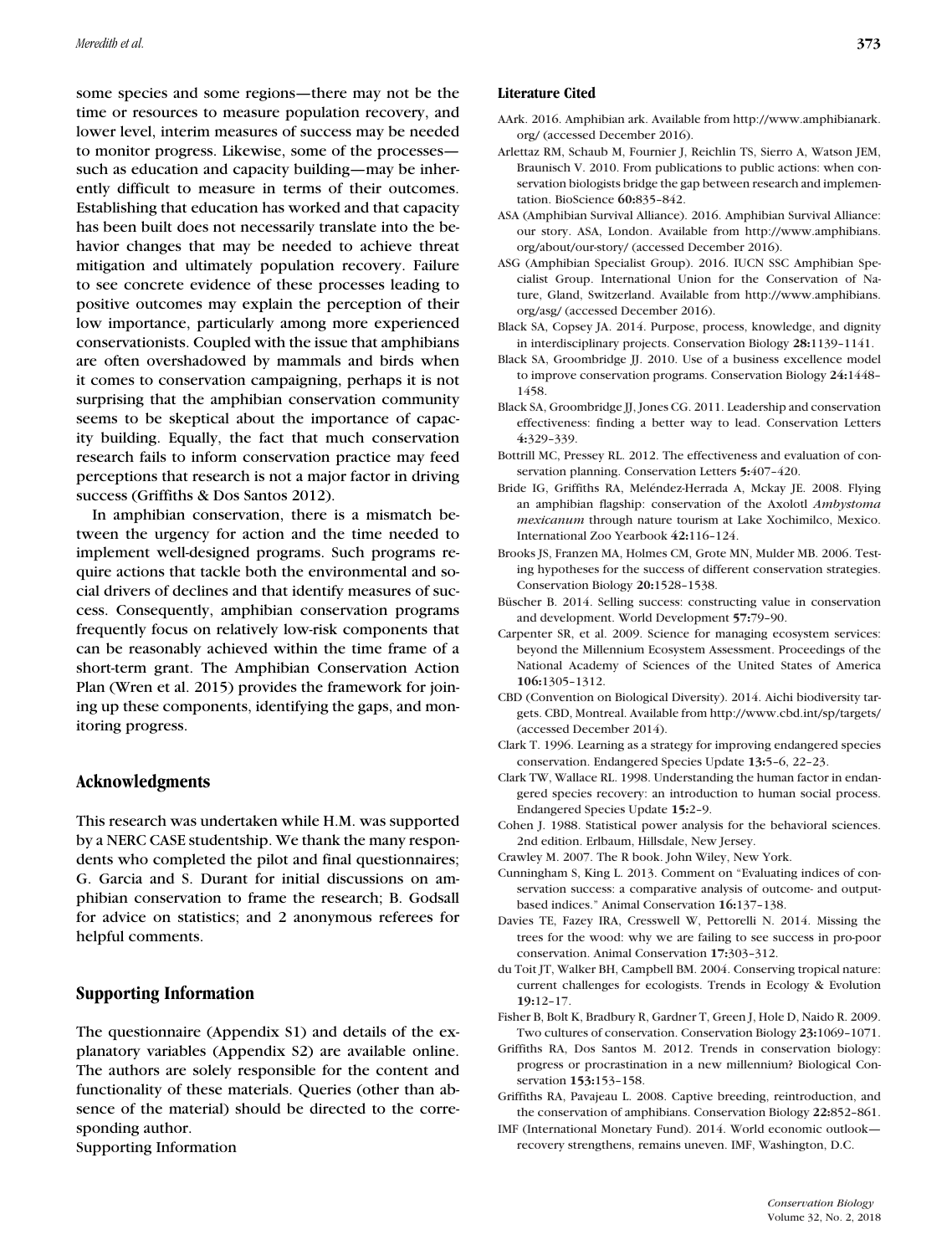- Kapos V, et al. 2008. Calibrating conservation: new tools for measuring success. Conservation Letters **1:**155–164.
- Kapos V, et al. 2009. Outcomes, not implementation, predict conservation success. Oryx **43:**336–342.
- Kapos V, et al. 2010. Defining and measuring success in conservation. Pages 73–93 in Leader-Williams N, Adams WM, Smith RJ, editors. Trade-offs in conservation: deciding what to save. Wiley-Blackwell, Oxford, United Kingdom.
- Kareiva P, Marvier M. 2012. What is conservation science? BioScience **62:**962–969.
- Karlsson S, Srebotnjak T, Gonzales P. 2007. Understanding the North– South knowledge divide and its implications for policy: a quantitative analysis of the generation of scientific knowledge in the environmental sciences. Environmental Science and Policy **10:**668– 684.
- Keith D, et al. 2015. Temporal correlations in population trends: conservation implications from time-series analysis of diverse animal taxa. Biological Conservation **18:**315–317.
- Kleiman DG, Reading RP, Miller BJ, Clark TW, Scott JM, Robinson J, Wallace RL, Cabin RJ, Felleman F. 2000. Improving the evaluation of conservation programs. Conservation Biology **14:**356–365.
- Knight AT. 2006. Comments: failing but learning: writing the wrongs after Redford and Taber. Conservation Biology **20:**1312– 1314.
- Knight AT, Cowling RM. 2006. Into the thick of it: bridging the researchimplementation gap in the thicket biome through the Thicket Forum. South African Journal of Science **102:**406–408.
- Knight AT, Cowling RM, Campbell BM. 2006. An operational model for implementing conservation action. Conservation Biology **20:**408– 419.
- Lee SK, Zippel K, Ramos L, Searle J. 2006. Captive-breeding programme for the Kihansi spray toad at the Wildlife Conservation Society, Bronx, New York. Wildlife Conservation **40:**241–253.
- Lin H-C, Cheng L-Y, Chen P-C, Chang M-H. 2008. Involving local communities in amphibian conservation: Taipei frog *Rana taipehensis* as an example. International Zoo Yearbook **42:**90–98.
- Mace GM. 2014. Whose conservation? Science **345:**1558–1560.
- Mace GM, Balmford A, Leader-Williams N, Manica A, Walter O, West C, Zimmermann A. 2007. Measuring conservation success: assessing zoos' contribution. Pages 322–342 in Zimmermann A, Hatchwell M, Dickie LA, West C, editors. Zoos in the 21st century: catalysts for conservation. Cambridge University Press, Cambridge, United Kingdom.
- Margoluis R, Salafsky N. 1998. Measures of success: designing, managing, and monitoring conservation and development projects. Island Press, Washington, D.C.
- Margoluis RC, Stem C, Salafsky N, Brown M. 2009. Design alternatives for evaluating the impact of conservation projects. New Directions for Evaluation **122:**85–96.
- Martin TG, Nally S, Burbidge AA, Arnall S, Garnett ST, Hayward MW, Lumsden LF, Menkhorst P, McDonald-Madden E, Possingham HP. 2012. Acting fast helps avoid extinction. Conservation Letters **5:**274–280.
- Mascia MB, Brosius JP, Dobson TA, Forbes BC, Horowitz L, McKean MA, Turner NJ. 2003. Conservation and the social sciences. Conservation Biology **17:**649–650.
- McCarthy DP, et al. 2012. Financial costs of meeting global biodiversity conservation targets: current spending and unmet needs. Science **338:**946–949.
- Murphy D. 1990. Conservation biology and scientific method. Conservation Biology **4:**203–204.
- Nagelkerke N. 1991. A note on a general definition of the coefficient of determination. Biometrika **78:**691–692.
- Newing H. 2011. Conducting research in conservation: a social science perspective. Routledge, Abingdon, United Kingdom.
- Newing HS. 2010. Interdisciplinary training in environmental conservation: definitions, progress and future directions. Environmental Conservation **37:**410–418.
- Ostrom E. 2009. A general framework for analyzing sustainability of social-ecological systems. Science **325:**419–422.
- Phillis CC, O'Regan SM, Green SJ, Bruce JEB, Anderson SC, Linton JN, Favaro B. 2013. Multiple pathways to conservation success. Conservation Letters **6:**98–106.
- Pooley SP, Mendelsohn JA, Milner-Gulland EJ. 2014. Hunting down the chimera of multiple disciplinarity in conservation science. Conservation Biology **28:**22–32.
- Pullin AS, Knight TM. 2001. Effectiveness in conservation practice: pointers from medicine and public health. Conservation Biology **15:**50–54.
- R Core Team. 2012. R: a language and environment for statistical computing. R Foundation for Statistical Computing, Vienna. Available from<http://www.R-project.org> (accessed June 2013).
- Rands MRW, et al. 2010. Biodiversity conservation: challenges beyond 2010. Science **329:**1298–1303.
- Sandbrook C, Scales IR, Vira B, Adams WM. 2011. Value plurality among conservation professionals. Conservation Biology **25:**285–294.
- Saterson KA, Christensen NL, Jackson RB, Kramer RA, Pimm SL, Smith MD, Wiener JB. 2004. Disconnects in evaluating the relative effectiveness of conservation strategies. Conservation Biology **18:**597– 599.
- Sayer J, Wells M. 2004. The pathology of projects. Pages 35–48 in Mc-Shane TO, Wells MP, editors. Getting biodiversity projects to work: towards more effective conservation and development. Columbia University Press, New York.
- Smith R, Verissimo D, Leader-Williams N, Cowling RM, Knight AT. 2009. Let the locals lead. Nature **462:**280–281.
- Smith RK, Sutherland WJ. 2014. Amphibian conservation: global evidence for the effects of interventions. Pelagic Publishing, Exeter.
- Sodhi NS, Butler R, Laurance WF, Gibson L. 2011. Conservation successes at micro-, meso- and macroscales. Trends in Ecology & Evolution **26:**585–594.
- Soulé M. 2013. The "new conservation." Conservation Biology 27:895-897.
- Soulé ME. 1985. What is conservation biology? BioScience 35:727-734.
- Souto T, Deichmann IL, Núñez C, Alonso A, 2014. Classifying conservation targets based on the origin of motivation: implications over the success of community-based conservation projects. Biodiversity and Conservation **23:**1331–1337.
- Stuart SN, Chanson JS, Cox NA, Young BE, Rodrigues ASL, Fischman DL, Waller RW. 2004. Status and trends of amphibian declines and extinctions worldwide. Science **306:**1783–1786.
- Stuart SN, Hoffmann M, Chanson JS, Cox NA, Berridge R, Ramani P, Young BE. 2008. Threatened amphibians of the world. Lynx Editions, Barcelona, International Union for the Conservation of Nature, Gland, Switzerland, and Conservation International, Arlington, Virginia.
- Sunderland T, Sunderland-Groves J, Shanley P, Campbell B. 2009. Bridging the gap: how can information access and exchange between conservation biologists and field practitioners be improved for better conservation outcomes? Biotropica **41:**549–554.
- Sutherland WJ, Goulson D, Potts SG, Dicks LV. 2011. Quantifying the impact and relevance of scientific research. PLOS ONE **6** (e27537). [https://doi.org/10.1371/journal.pone.0027537.](https://doi.org/10.1371/journal.pone.0027537)
- Sutherland WJ, Pullin AS, Dolman PM, Knight TM. 2004. The need for evidence-based conservation. Trends in Ecology & Evolution **19:**305–308.
- Tapley B, Bradfield KS, Michaels C, Bungard M. 2015. Amphibians and conservation breeding programmes: do all threatened amphibians belong on the ark? Biodiversity and Conservation **24:**2625–2646.
- Walls SC, Ball LC, Barichivich WJ, Dodd CK, Enge KM, Gorman TA, O'Donnell KM, Palis JG, Semlitsch RD. 2017. Overcoming